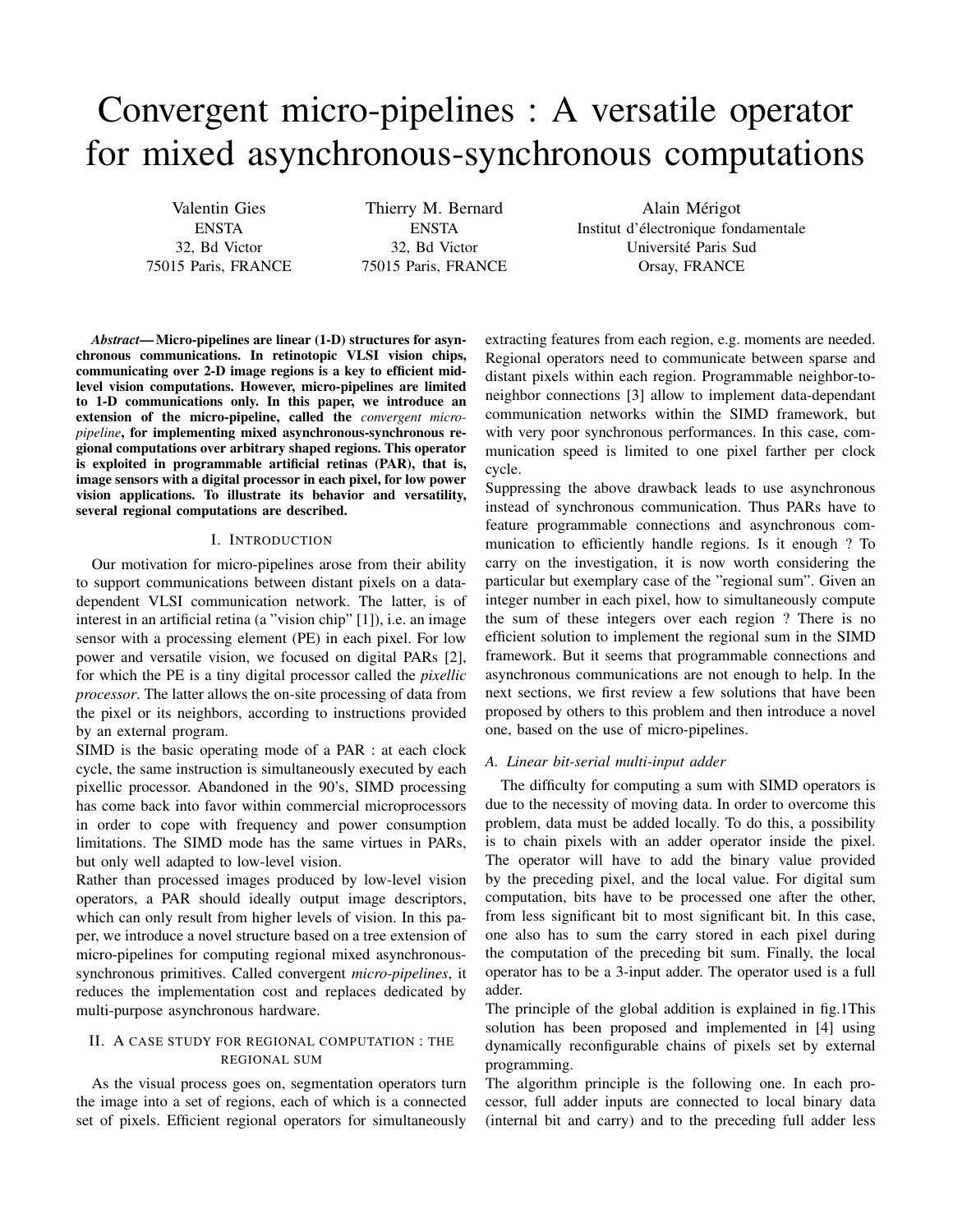

Fig. 1. Linear bit-serial multi-input adder process.

significant output bit (usually called the sum bit). The least significant output bit is connected to the next full adder input in the chain. This bit can also be seen as the parity of the number of 1's input to the full adder in that pixel. By associativity of the parity operator, the result at the end of the chain can be interpreted as the parity of the number of 1's among all local binary inputs in the chain (fig.1). This value is also the least significant bit of the sum of local binary data of the whole region.

To start the regional sum algorithm, the least significant bit of the operand in each pixel is placed in the internal bit while all carries are reset. The first step is to run the global combinatorial sum computation and to get the least significant bit of the sum in the adder at the end of the chain (displayed as a double circled *Sbit0* in fig.1). The second step is to move the most significant bit (called *SBit1* in fig.1) of each full adder in the carry bit. Besides, local values corresponding to the next bit of the operands are loaded in the internal bit of the pixel. Then, the process is iterated to produce each bit of the sum, as the output of the processor in the pixel at the end of the chain.

This algorithm computes the regional sum in  $N$  combinatorial operations where  $N$  is the number of bits required to represent the sum. These combinatorial operations are executed in a synchronous sequence.

Since the regional sum operator is based on the ripple propagation, from pixel to pixel of parity information from the beginning to the end of the chain, we consider it as an *asynchronous* operator.

Although this implementation allows to compute the regional sum quickly, the main problem is that a chain is a linear structure (cf. fig.2), and it is impossible to cover arbitrary connected sets of pixels with chains. Figure 3 shows a simple example of this impossibility. In such a situation, a tree-based bit-serial multi-input adder is needed instead of a linear one.



#### *B. Tree bit-serial multi-input adder*

In this part, we recall a bit-serial multi-input adder which can be used to compute a sum on an arbitrary region. The region is considered in 4-connectivity, for which a pixel is connected to its four closest neighbors only. The asynchronous algorithm used to compute the regional sum is an extension of the linear bit-serial multi-input one presented in previous section. The main difference is the tree structure of the global adder.

What is a tree ? It is a direct acyclic graph [5]. That means there is no loop (it is impossible to find 2 points connected by more than one direct subgraph) and there is only one root in it. The acyclic property is needed for using non idempotent associative operators (such as sum) on a graph [6]. The root is used to collect the sum information computed on the graph. Every pixel in the region is connected to this root through a direct graph (fig. 3). As a consequence, inputs of the adder are connected to local binary data (internal bit and carry) and to *all* the directly preceding full adder least significant output bits in the tree. In 4-connectivity, each pixel different from the root can be connected to up to 3 neighbors as input of the adder, the fourth one being necessarily connected to the output of the adder. Taking into account the 2 local binary data, a total of 5 binary inputs are needed for the local adder. A Wallace tree analysis shows that 2 full adders plus one half adder are needed to perform this task in a combinatorial way. Such a solution has already been implemented [7].

Then, the algorithm used to compute the sum is very similar to the one described in section II-A. The difference lies in the number of inputs of the adders. However, one main issue is still remaining : how can we install a spanning tree over a region using a fast enough procedure regardless of the region shape ?

A spanning tree cannot be settled efficiently in a synchronous way, because the number of steps of the algorithm would grow linearly with the geodesic diameter, and it would take a long time. So, we have to perform this task in an asynchronous way. The asynchronous algorithm used is the following one. At initialization, all connections between pixels of a same region are established. All pixels are inactive and a root is chosen, deterministically or at random. Then the root is activated, and communicate its state to its neighboring pixels. Each activated pixel keeps in memory the connection through which it was activated, and forward its active state to its neighbors. This process propagates asynchronously throughout the region until all pixels are active. The oriented spanning tree is obtained looking at the unique connections used for the activation of each pixel.

As explained before, a spanning tree is a direct acyclic graph, that means each pixel must have only one antecedent. During the algorithm, a pixel may have to choose between 2 or more antecedents if they want to activate the considered pixel at the same time. For this reason an arbiter is needed in each pixel. The different components needed to perform regional sum computation and spanning tree installation have been defined before. In addition to these functionalities, an SIMD part is present for the synchronization of the asynchronous phases, for the synchronous local computation and for data storage. This SIMD part has already been largely reported in the literature [2]. According to the specifications defined, the elementary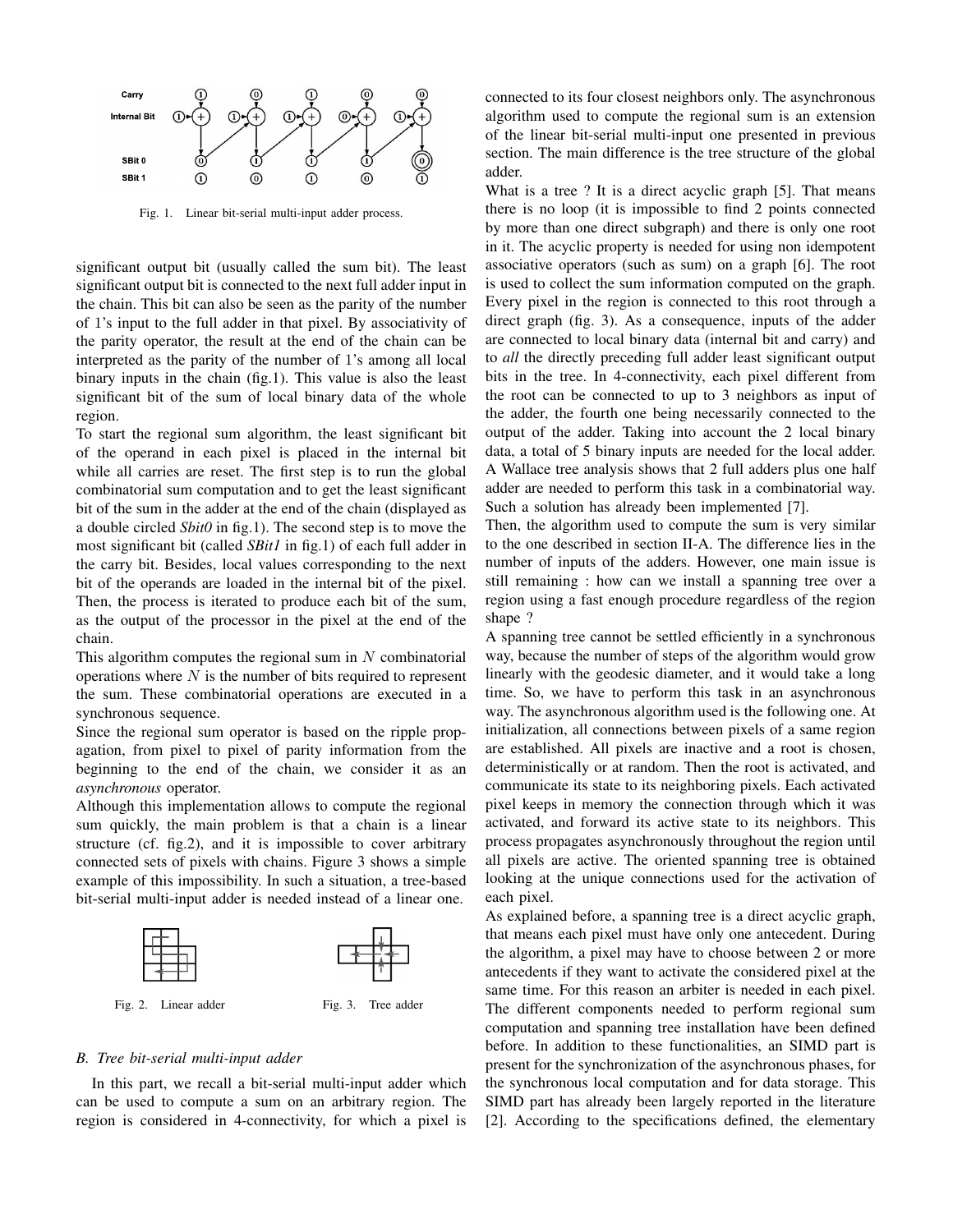processor structure of the tree bit-serial multi-input adder is described in fig. 4.

This structure is a generalization of the linear bit-serial multi-



Fig. 4. Tree bit-serial multi-input adder processor

input structure. The impossibility of covering arbitrary pixel subsets with chains has been coped with, but the proposed solution has an important hardware cost. In 4-connectivity, the hardware cost of a 4-input arbiter is about 30 transistors, and 58 transistors for the 5-input adder, 12 additional transistors are needed for routing data. Even if this structure is adequate from an algorithmic viewpoint, the number of transistors needed ( $\simeq$  100) forbids the VLSI integration in a large size PAR.

Another limitation of the tree bit serial multi-input adder is the use of a dedicated hardware structure for computing regional sum. Such a structure cannot be easily re-used for another computing task. With this kind of approach, every new asynchronous function require a specific hardware implementation. Less expensive and less dedicated alternative would be welcome.

# III. CONVERGENT MICRO-PIPELINE

To overcome the difficulties put in evidence in the previous section, asynchronous operators must be reconsidered in order to reduce them to the strict minimum needed to compute a sum over a spanning tree, and to set up this tree.

Preliminary step of the sum algorithm is the installation of the spanning tree. For this task, the arbiter is necessary and cannot be removed from the elementary processor. Consequently, let's make the most of it.

The arbiter's role is to choose one and only one signal out of the active ones. Only one output of the arbiter can be active. With this behavior, an arbiter can be seen as an automated multiplexor which can select the input corresponding to the first arrived data, and which can change the selected input when the selected data becomes inactive. In order to deactivate the selected input data when there is no need to keep it active, it is necessary to know when this data has been transmitted to the next processor. This functionality corresponds to the control structure of micro-pipelines introduced by I.E. Sutherland [8][9].

Once micro-pipelines adopted to connect neighbor pixels, getting a tree structure requires the ability of merging 2 or more micro-pipelines. Gathering an arbiter and micro-pipelines precisely yield this ability. The corresponding structure is shown on fig.5 and we call it *convergent micro-pipelines*.

This structure allows to propagate tokens from pixels to



Fig. 5. Convergent micro-pipeline structure.

pixels through the spanning tree, heading for the root. A token is a set of one or several adjacent pixels where the micro-pipeline is at the logical active state. Unlike the global adder used in previous sections, no operation is performed during the propagation of a token through the tree. However, the number of tokens present in the spanning tree remains constant. The operator just propagates them towards the tree root. For example, if 2 tokens arrive simultaneously at 2 inputs of a convergent micro-pipeline, the arbiter blocks one token during the transmission of the other one. The blocked one is transmitted afterwards.

Since no operations are done during the propagation phase, computations are performed in a synchronous way after the token propagation. This approach reduces the hardware cost since it uses less dedicated operators inside the pixel.

The hardware cost of the convergent micro-pipeline is about 52 transistors in 4-connectivity, which amounts to a 50% cut in transistor budget compared with the solution of fig. 4. This 50 transistors saving corresponds approximately to the hardware cost of the adder that has been removed.

# *A. Region sum computation using convergent micro-pipelines*

The ability of convergent micro-pipeline operator to gather tokens towards the spanning tree root, provide a way to compute the regional sum without a combinatorial adder in the pixel. First, the algorithm used to set up the spanning tree is the same as the one described above. As emphasized in section II-A, the least significant bit of a sum of tokens is the parity of this sum. Following this idea, an operation eliminating pairs of adjacent tokens will not change the parity of the set of tokens.

Sum computation is performed with the following algorithm. A token is placed in each of pixel participating to the sum computation (fig.6a). After propagation of these tokens towards the root (fig.6b), pairs of tokens are eliminated by pairs in a synchronous way (fig.6c). This elimination does not depend on tree topology : considering the whole array of pixels as a checkerboard, each white pixel tries to couple its own token with the token located on e.g. its northern black neighbor. That allows an efficient simple pixel pair